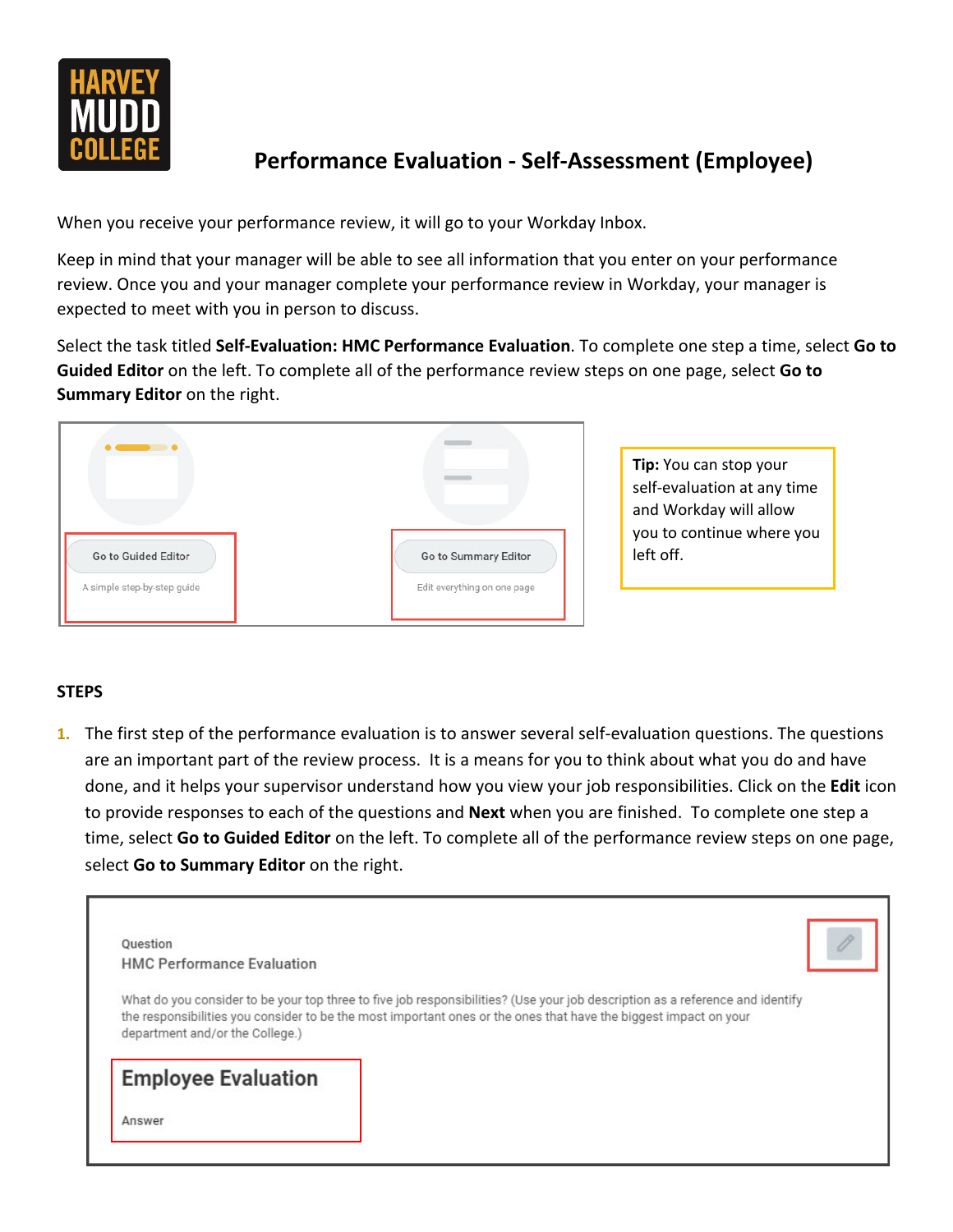**2.** The next step of the performance review is a self-assessment of various competencies. Click on the **Edit** icon to provide text regarding your performance on the competencies. If you are in Guided Editor mode, click **Next** to move to the next step. If you are in Summary Editor mode, scroll down.



**3.** The next step of the self-assessment is the goals section. This section is optional. Using your performance review from the last review period, click on the **Add** button, enter goal name, add description, due date, status, rating and use the comments box to provide additional text to support your rating. If you are in Guided Editor mode, click **Next** to move to the next step. If you are in Summary Editor mode, scroll down.

| Goal $\star$<br>Present quarterly updates to senior leadership.                                                                                                                                        |
|--------------------------------------------------------------------------------------------------------------------------------------------------------------------------------------------------------|
| Description<br>Deliver verbal presentations to senior leadership for quarterly update meetings that are clear and concise.                                                                             |
| Category<br><b>HMC Individual Goals</b>                                                                                                                                                                |
| Due Date<br>06/30/2018                                                                                                                                                                                 |
| Status<br>In Progress                                                                                                                                                                                  |
| <b>Employee Evaluation</b>                                                                                                                                                                             |
| Rating<br>4 - Exceeds Expectations                                                                                                                                                                     |
| Strong performance that consistently met and frequently exceeded expectations. All goals, objectives, and targets were achieved above the established<br>standards.                                    |
| Comment<br>I presented updates for Q1 and Q2 to senior leadership. I received feedback from 5 of 7 senior leadership team members that my presentation was clear and<br>concise as well as informative |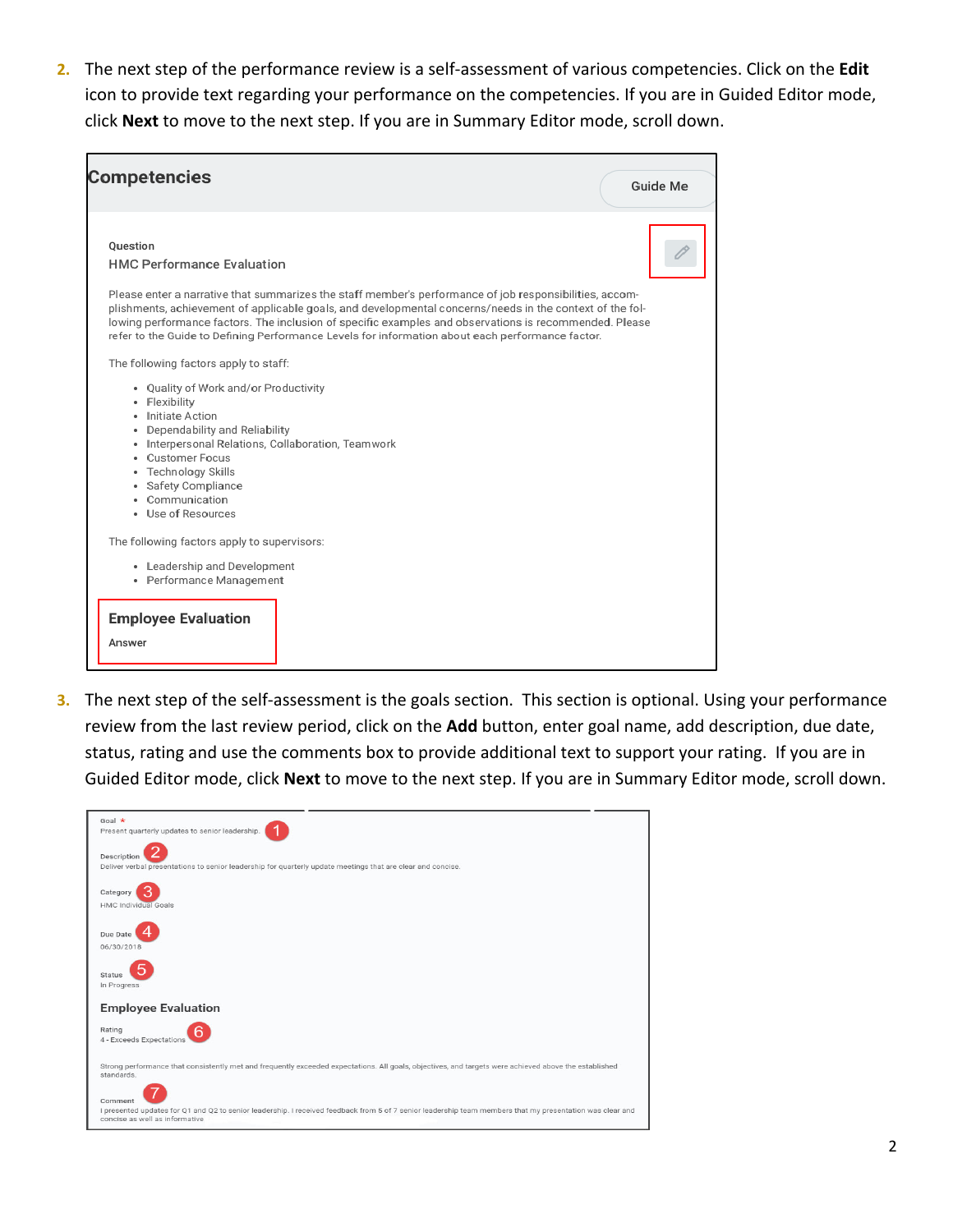**4.** The next step requires you to enter a self-evaluation rating and an optional comment. If you are in Guided Editor mode, click **Next** to move to the next step. If you are in Summary Editor mode, scroll down.

| <b>Overall Evaluation</b>                                                                                        | <b>Guide Me</b>                        |
|------------------------------------------------------------------------------------------------------------------|----------------------------------------|
| <b>Employee Evaluation</b>                                                                                       |                                        |
| Rating                                                                                                           |                                        |
| 4 - Highly Effective<br>$\overline{\mathbf{v}}$                                                                  |                                        |
| <b>Calculated Rating</b><br>0<br>Comment                                                                         |                                        |
| Format $\vee$   <b>B</b> $I$ $\underline{\mathsf{U}}$ $\underline{\mathsf{A}}$ $\vee$   $\equiv$   $\mathsf{\%}$ | $\mathbb{R}^{\overline{\mathbb{N}}^+}$ |
|                                                                                                                  | ∞                                      |

**Note:** The rating scale definitions are at the top of the page if you are in Guided Editor mode. The rating scale will appear when you click on the rating drop down box in Summary Editor mode.

**Tip:** You can expand the comment box by clicking on the arrows.

**Tip:** You can click on the checkmark in each section to move to the next field. Alternatively, you can click outside of the box to exit that field.

**5.** The next step will allow you to upload supporting documents related to your performance review and you may enter a comment.

| <b>Supporting Documents</b> | <b>Guide Me</b> |
|-----------------------------|-----------------|
| Employee<br>Add             |                 |